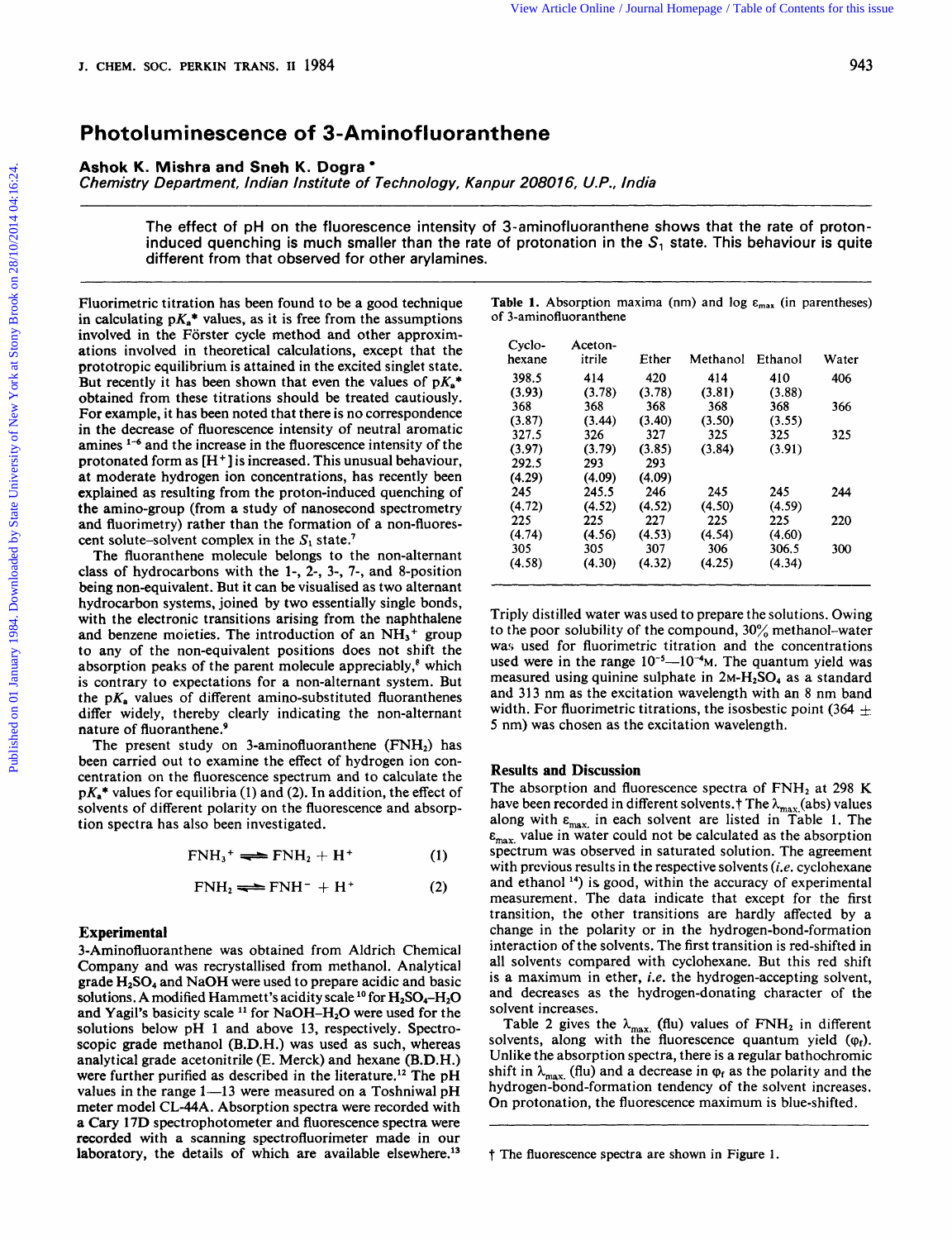**Table 2.** Fluorescence maxima (nm) and  $\varphi_t$  of 3-aminofluoranthene in different solvents

| Solvent      | $\lambda_{\text{max}}$ (flu) | Φŗ    | $\tau_0$ (ns) |
|--------------|------------------------------|-------|---------------|
| Cyclohexane  | 500                          | 0.222 |               |
| Ether        | 515                          | 0.218 |               |
| Acetonitrile | 518                          | 0.170 |               |
| Ethanol      | 520                          | 0.155 |               |
| Methanol     | 520                          | 0.145 |               |
| Water        | 535                          | 0.15  | 3.53          |
| Cation       | 475                          | 0.224 | ~15           |



**Figure 1.** Fluorescence spectra of 3-aminofluoranthene in different solvents and of the cation. O-O-O, cyclohexane;  $\triangle \triangle \triangle$ , ether; **0-0-0,** acetonitrite; x - x - <sup>x</sup>, ethanol; **0-0-0,** water; -, cation.

The solvent molecule can interact with the solute molecule in three different ways, (i) through dispersive, (ii) hydrogen acceptor-solvent, and (iii) hydrogen donor-solvent interactions. In the case of a solute molecule with an electrondonating substituent and  $\pi^* \leftarrow \pi$  as the lowest energy transition, the first two effects lead to a red shift whereas the last effect leads to a blue shift in  $\lambda_{\text{max}}$  (abs). The complications or irregularities arise if more than one effect, acting in opposite directions, is present. The amino-group can act as a hydrogen acceptor as well as a hydrogen donor, thereby resulting in a blue shift in the former case and a red shift in the latter.<br>Moreover, it has been shown by Thulstrup *et al.*<sup>15</sup> that the donating substituent and  $\pi^* \longrightarrow \pi$  as the lowest energy tran-<br>substituted at the 3-position,<sup>17</sup> so that FNH<sub>3</sub><sup>+</sup> emits from a<br>effect leads to a lolus shift in  $\lambda_{\text{max}}$  (abs). The complications or method, emplyoying a first transition in FNH<sub>2</sub> is long-axis polarised whereas the second and third are short-axis polarised. For  $FNH<sub>2</sub>$ , the amino-group is substituted along the longer axis of fluoranthene, and it is expected that the longer-axis polarised transition will be affected much more than the shorter-axis polarised one. The results show this behaviour. Acetonitrile and ether are hydrogen-accepting solvents only whereas methanol, ethanol, and water can behave in both ways. Thus, on the above arguments, an increase in red shift of the absorption spectra for ether is quite natural as the first two effects will be predominant in polar and hydrogen-accepting solvents. In methanol, ethanol, and water, the third effect, which behaves in the opposite direction to the first two, is also operative and thus the combined effect of these kinds of solvents on spectral shifts is diminished. From the results in Table **1,** it is clear that water acts as a better hydrogen donating than hydrogen-accepting solvent. On the other hand, the regular red shift in the fluorescence band maxima clearly shows that the amino-group behaves like a hydrogen donor species and this is in agreement with known results that due to

**2. Fluorescence maxima (nm) and**  $\varphi_f$  **of 3-aminofluoranthene 1. Equilibrium** constants of reactions (1) and (2) in the  $S_0$  **contract solvents** and  $S_1$  states Table 3. Equilibrium constants of reactions (1) and **(2)** in the **So**  and  $S_1$  states

|                                     |             |                                                                     | $pK_{\bullet}$ |        |  |  |  |
|-------------------------------------|-------------|---------------------------------------------------------------------|----------------|--------|--|--|--|
| Equilibria                          | DK.         | <b>FC</b>                                                           | FT             | DA     |  |  |  |
| (1)<br>(2)                          | 3.15<br>>14 | $-1.8$                                                              | $-2.2$<br>13.8 | $-1.5$ |  |  |  |
| titration, $DA =$ dynamic analysis. |             | $\bullet$ FC = Förster cycle (approximate value), FT = fluorimetric |                |        |  |  |  |

the greater charge migration from the amino-group to the aromatic ring in the  $S_1$  state, the amino-group behaves as a stronger acid in the  $S_1$  than in the  $S_0$  state. The decrease in the  $\varphi$ <sub>r</sub> could also be explained along the same lines.

soluted, structured, and resembles that of fluoranthene, as<br>expected.  $\mu_{A}(2)$  and  $\mu_{B}(2)$  and  $\mu_{C}(3)$  and  $\mu_{D}(4)$  and  $\mu_{D}(5)$  and  $\mu_{D}(6)$  and  $\mu_{D}(7)$  and  $\mu_{D}(8)$  and  $\mu_{D}(8)$  and  $\mu_{D}(8)$  and  $\mu_{D}(8)$  a pH *Effects*.—Owing to the poor solubility of  $FNH<sub>2</sub>$  in water, the prototropic equilibria (1) and (2) have been studied in **30%**  methanol- $H_2O$ . The absorption spectra of  $\text{FNH}_2$  in this media have been recorded in the basicity-acidity range of *H,* **16**  to  $H_0$  –6. The absorption spectra of  $\text{FNH}_3^+$  cation is blue shifted, structured, and resembles that of fluoranthene, as expected.  $pK_a(1)$  is calculated spectrophotometrically and the value obtained is **3.15.** Agreement with the literature value of 2.85  $(50\% \text{ methanol-water})$  is quite good. The  $pK_a(2)$  could not be calculated as there was no significant change in the absorption spectra even up to  $H_1$  16, indicating that  $pK_s(2)$ , as for other amino-compounds, is **>16.16** 

The solvent molecule can interact with the solute molecule<br>in three different ways, (i) through dispersive, (ii) hydrogen<br>in three different ways, (i) through dispersive, (ii) hydrogen<br>acceptor-solvent, and (iii) hydrogen The fluorescence spectra of FNH<sub>2</sub> have been studied over the range  $H_-$  16 to  $H_0$  – 6 in 30% methanol-water. Only the neutral and cation species were observed to fluoresce. The fluorescence of  $\text{FNH}_2$  was quenched after  $H$ <sub>-</sub> 14 and unlike  $\alpha$ - and  $\beta$ -naphthylamine <sup>17</sup> and 9-phenanthrylamine,<sup>18</sup> emission from no other species was detected even up to *H,* **16.**  The absorption spectrum of  $\text{FNH}_3$ <sup>+</sup> resembles that of fluoranthene very closely and it has also been noted that band reversal takes place between the two longest wavelength absorption bands of fluoranthene when the amino-group is substituted at the 3-position,<sup>17</sup> so that  $FWH_3$ <sup>+</sup> emits from a different electronic state than FNH<sub>2</sub>. Thus, the Förster cycle method, employing absorption or fluorescence data, cannot be used with accuracy. Moreover, even when using high concentrations  $(ca. 10<sup>-3</sup>M)$ , we were unable to identify properly the much less intense longest wavelength absorption bands of  $FWH_3$ <sup>+</sup>, which is buried under the relatively more intense second band.

The fluorimetric titration curve is shown in Figure 2. The appearance of the fluorescence intensity of the cation and the disappearance of the fluorescence intensity of the neutral species do not exactly correspond to each other, *i.e.* the two curves do not intersect exactly at the middle **(50%),** indicating that a very slight proton-induced quenching of the neutral species may be taking place. The  $pK_n^*(1)$  values was obtained from the curve indicating the formation of **FNH3+** and the value calculated is  $-2.2$ . This behaviour of  $\text{FNH}_2$  is quite different from that of other aromatic amines, where there is no correspondence to the disappearance of neutral amines and the appearance of the respective ammonium ion. Thus, appreciable proton-induced quenching of the neutral species at moderate hydrogen ion concentrations is observed in the latter cases.<sup>1-6</sup> It has been shown for the quenching mechanism induced by protons that (i) the intramolecular charge-transfer structure in the excited state is responsible for the protoninduced quenching and (ii) the proton-induced quenching is caused by electrophilic protonation at one of the carbon atoms of the aromatic ring.<sup>19</sup> In the present case, it has been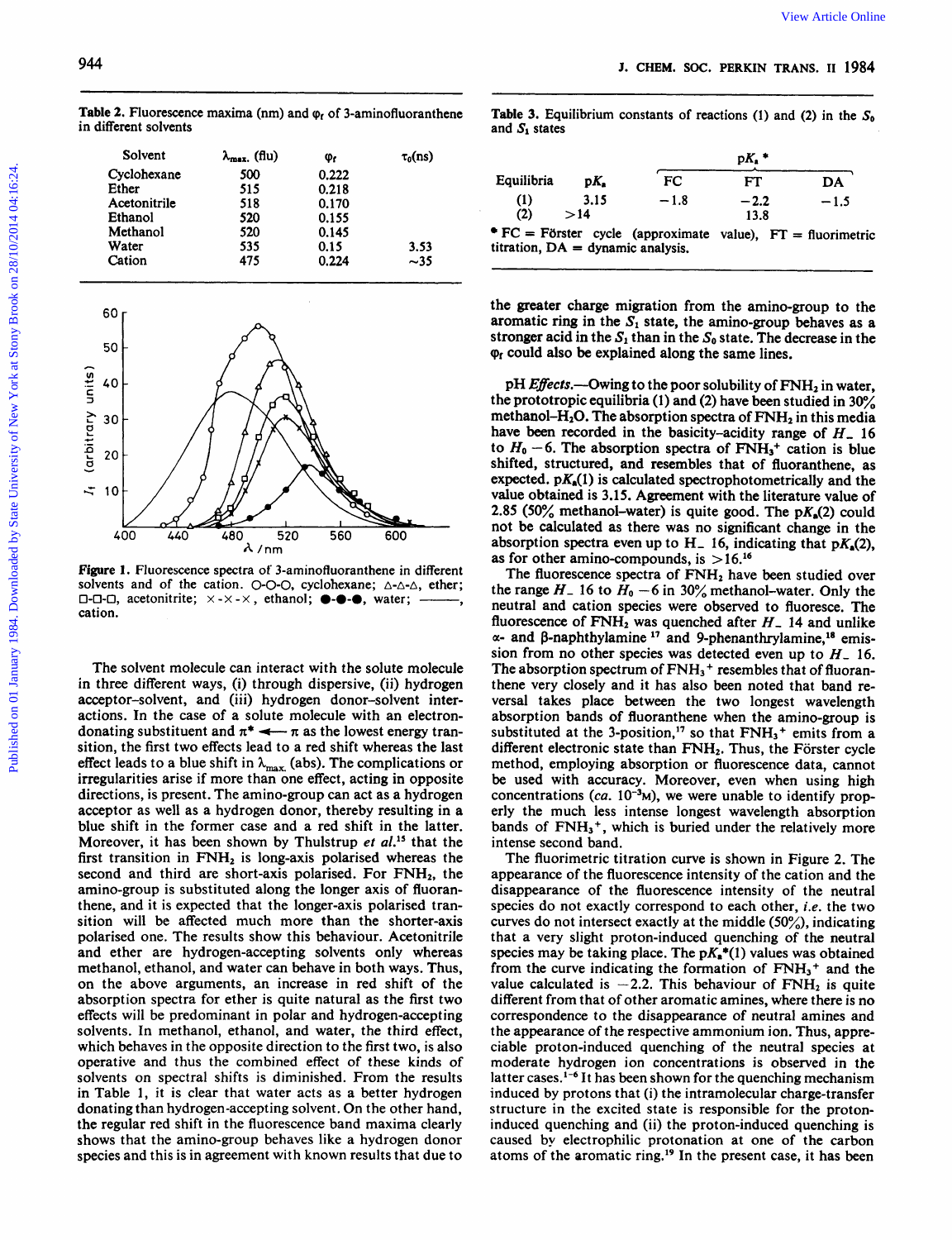

**Figure 2.** Plot of relative fluorescence intensities of 3-aminofluoranthene versus H<sub>0</sub>-pH-H<sub>-</sub>



shown, by theoretical calculations,<sup>20</sup> from i.r. data <sup>21</sup> and  $pK_a$  measurements<sup>9</sup> that the conjugative power (*i.e.* chargetransfer interaction) of the amino-group in fluoranthene at position **3** is a maximum, thus indicating that fluoranthene differs from the usual benzenoid hydrocarbons and is nonalternant even in the ground state. In other words, there is significant interaction between the benzene and naphthalene portions of the molecule. Though data about the charge densities at the nitrogen atom, carbon atoms, and the vibrational frequencies in the  $S_1$  state for the  $\text{FNH}_2$  molecule are not available,  $pK_a^*(1)$  has shown that arylammonium ion is a stronger acid in the  $S_1$  than in the  $S_0$  state, indicating that charge migration is greater than in the excited state, thereby fulfilling the first condition. On the other hand, our studies have also indicated that the proton-induced quenching rate of the fluorescence intensity of **FNH,** is much smaller than the rate of protonation, showing that the interaction between the benzene and naphthalene rings is also strong even in the  $S_1$ state. Owing to this, the charge density at the appropriate carbon atom of the fluoranthene will not be large since the migrating charge will be widely distributed over the carbon atoms of the ring. This means that electrophilic protonation at one of the carbon atoms of **FNH,** will be locally restricted. As a result, the value of  $k_q$  for  $\text{FNH}_2^*$  become smaller than those  $(10<sup>8</sup> -10<sup>9</sup>$  l mol<sup>-1</sup> s<sup>-1</sup>) of naphthylamines.<sup>2</sup> In our study, the values  $k_q \tau'_0$  cannot be calculated separately, using the Stern-Volmer plot (as in case of other arylamines), as the quenching and protonation of **FNH2\*** takes place more or less simultaneously.

As suggested by Tsutsumi et al.,<sup>1</sup> the above experimental results can be accounted for by the Scheme where  $k_f$  and  $k_f'$ are the rate constants for the emission of fluorescence,  $k_1$  and  $k_1$ ' describe radiationless decay of the excited state,  $k_a$ ' refers to the quenching of  $\text{FNH}_2^*$  by the protons, and  $k_1$  and  $k_1'$  are the forward and reverse rate constants for deprotonation. Unprimed quantities refer to **FWH3+** and primed quantities to **FNH2\*** If all the exciting radiation is absorbed only by the



Figure 3. Plot of  $\varphi_0/\varphi_0\varphi'$  versus hydrogen ion concentration

photodissociating acid, then by applying the steady-state approximation, equations  $(3)$ — $(5)$  can be obtained where  $\tau_0$ 

$$
\frac{\varphi}{\varphi_0} = \frac{1 + [k_1' + k_4'(1 + k_1 \tau_0)]\tau_0'[H^+]}{1 + k_1 \tau_0 + [k_1' + k_4'(1 + k_1 \tau_0)]\tau_0'[H^+]} \tag{3}
$$

$$
\frac{\phi'}{\phi_0'} = \frac{k_1 \tau_0}{1 + k_1 \tau_0 + [k_1' + k_2' (1 + k_1 \tau_0)] \tau_0' [H^+]}
$$
 (4)

$$
\frac{\rho \varphi_0'}{\rho_0 \varphi'} = \frac{1}{k_1 \tau_0} + \frac{[k_1' + k_2' (1 + k_1 \tau_0)] \tau_0'}{k_1 \tau_0} [\mathbf{H}^+] \tag{5}
$$

¢

and  $\tau_0'$  are the lifetimes of  $\text{FNH}_3$ <sup>+</sup> and  $\text{FNH}_2$ , respectively, in the  $S_1$  state.  $\varphi \varphi_0 / \varphi_0 \varphi'$  is plotted against  $[H^+]$  in Figure 3 and as expected the plot is fairly linear.  $[H^+]$  (in reality  $a_{H+}$ ) has been calculated from Hammett  $H_0$  values,<sup>10</sup> which is actually a measure of the available **H+** in a given aqueous solution. The intercept gave  $k_1\tau_0$  10 and the slope  $[k_1' +$  $k_q(1 + k_1\tau_0)\tau_0'|/k_1\tau_0 = 0.0031$ , giving  $(k_1' + 11k_q)\tau_0' = 0.031$ . The lifetime of  $\text{FNH}_2(\tau_0)$  was calculated by using the Strickler -Berg<sup>22</sup> equation and found to be 3.5 ns, whereas that of **FNH3+** could not be calculated by this equation as the longest absorption band of **FNH3+** could not be isolated. But it has been observed for naphthylamine cation and naphthalene <sup>23</sup> and chrysene and 6-aminochrysene<sup>24</sup> cation that the lifetimes of the protonated arylamines are nearly equal to that of the parent hydrocarbon. The radiative lifetime of the fluoranthene molecule is 210 ns.<sup>25</sup> Multiplying this by the quantum yield of fluorescence of **FNH2** in water **(0.15)** gives an approximate molecular fluorescence lifetime of **35** ns. Taking  $\tau_0$  to be 35 ns and as a first approximation neglecting  $k_a'$  the value of  $k_1'$  obtained is 8.9  $\times$  10<sup>6</sup> l mol<sup>-1</sup> s<sup>-1</sup>, whereas that of  $k_1$  is  $2.9 \times 10^8$  s<sup>-1</sup>. The value of  $pK_a^*$  (1) = -log  $k_1/k_1'$  thus calculated is -1.51. The agreement between the values of  $pK_a^*(1)$  obtained by the latter method and that obtained from the mid-point of the formation curve of **FNH3+** is too good to believe, considering the inaccuracies in  $\tau_0$  and  $\tau_0'$ , but one thing is certain and that is  $k_a \ll k_1'.$ 

The fluorescence of the neutral molecule is again quenched when the pH is increased above **13** and quenching is complete at *H,* **16.** This could be due to the formation of **FNH-** as the iminoanions of aminoquinolines,<sup>26</sup> 9-phenanthrylamine,<sup>18</sup> and 5-aminoindazole  $17$  are observed to be non-fluorescent. The middle point of this quenching occurs at pH **13.8,** which is